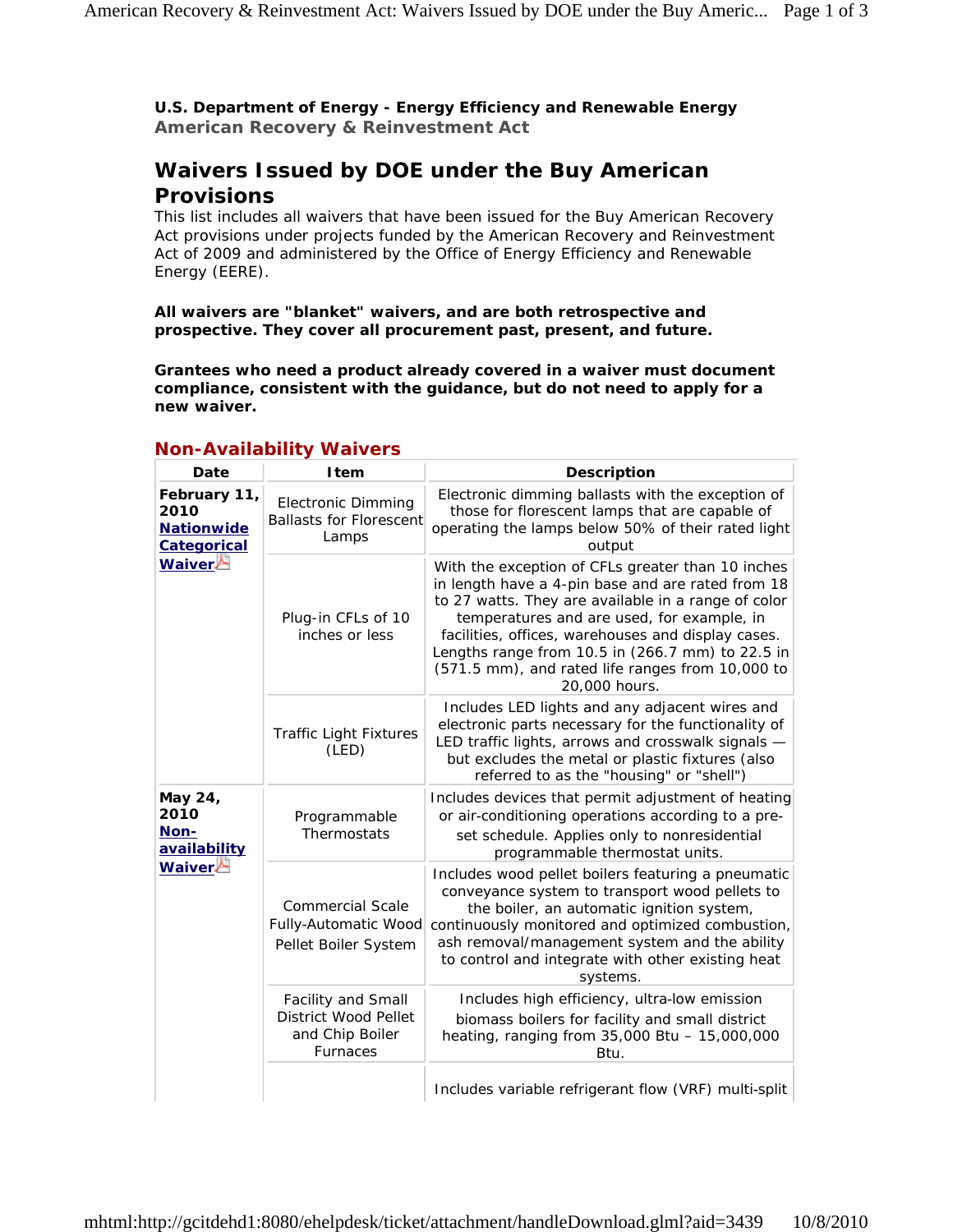|                                                            | Variable Refrigerant<br>Flow Zoning HVAC<br>Systems and Inverter<br>-Driven Ductless Mini-<br>Split HVAC Systems | heat pump (with or without heat recovery) and air<br>conditioning systems; and inverter-driven ductless<br>mini-split heat pump and air conditioner systems.<br>This waiver includes the main condensor and heat<br>pump units, wall and fan coil units, zone<br>controllers, remote controls, and any other<br>component of the larger HVAC system.                                  |
|------------------------------------------------------------|------------------------------------------------------------------------------------------------------------------|---------------------------------------------------------------------------------------------------------------------------------------------------------------------------------------------------------------------------------------------------------------------------------------------------------------------------------------------------------------------------------------|
|                                                            | <b>Electrical "Smart"</b><br>Strips/Surge<br>Protectors                                                          | Includes power strips that detect activity in the<br>attached equipment and cut power during periods<br>of inactivity.                                                                                                                                                                                                                                                                |
|                                                            | Gas or Propane<br><b>Tankless Water</b><br>Heaters up to<br>200,000 BTUs                                         | Does not apply to electric tankless water heaters,<br>which are widely manufactured in the United<br><i>States.</i>                                                                                                                                                                                                                                                                   |
|                                                            | Fully-Enclosed<br>Continuous<br><b>Composting Systems</b>                                                        | Includes multi-zone, continuous loading, odor and<br>moisture controlled composter with leachate<br>recirculation and in-situ mixing capabilities.                                                                                                                                                                                                                                    |
| August 11,<br>2010<br>Non-<br>availability<br>Waiver $(2)$ | 24-leaf, motorized<br>DMX iris units                                                                             | These items are used in conjunction with a Source<br>4 lighting instrument in the theatrical lighting<br>business.                                                                                                                                                                                                                                                                    |
|                                                            | Induction lamps and<br>ballasts                                                                                  | The lamps (bulbs) and ballasts for induction<br>lighting systems. This waiver does not include<br>fixtures for induction lighting, which are readily<br>available from domestic manufacturers.                                                                                                                                                                                        |
|                                                            | Enphase Micro-<br>inverters for solar<br>photovoltaic systems                                                    | Micro-inverters shift DC to AC power conversion<br>from a large, centralized inverter to a series of<br>compact units attached directly to each solar<br>module. Micro-inverters allow for higher efficiency<br>energy conversion and increased reliability as<br>compared to traditional inverter systems.                                                                           |
|                                                            | Commercial-scale<br>high efficiency<br>condensing boilers<br>with indirect water<br>heaters                      | Gas or propane, high efficiency condensing wall<br>hung boiler with indirect water heater, 94% or<br>greater efficiency and a BTU output below<br>350,000, constructed with SA240-316 Ti stainless<br>steel.                                                                                                                                                                          |
|                                                            | Large-format solar<br>thermal collectors for<br>integrated district<br>heating systems                           | Includes only high-performance flat plate solar<br>collectors that possess three technical<br>characteristics:<br>1) Limit the convective heat loss from the absorber<br>plate to the cover glass, effectively minimizing<br>heat losses to less than 2.6 W/m2K; 2) Capable of<br>sustaining output temperatures of 195 degrees F;<br>3) Gross collector area of greater than 150 ft2 |
|                                                            | Turbocharger for<br>Mitsubishi/Man<br>52/55B diesel<br>generator engine                                          | To replace an existing MAN/NA48T turbocharger                                                                                                                                                                                                                                                                                                                                         |

## **Public Interest Waivers**

| Date                                    | ltem       | <b>Description</b>                                                                                                                                                                                                             |
|-----------------------------------------|------------|--------------------------------------------------------------------------------------------------------------------------------------------------------------------------------------------------------------------------------|
| May 24,<br>2010<br>De<br><b>Minimis</b> | De Minimis | incidental items that comprise in total a <i>de minimis</i><br>amount of the total cost of the iron, steel, and<br>manufactured goods used in a project; that is, any<br>such incidental items up to a limit of no more than 5 |